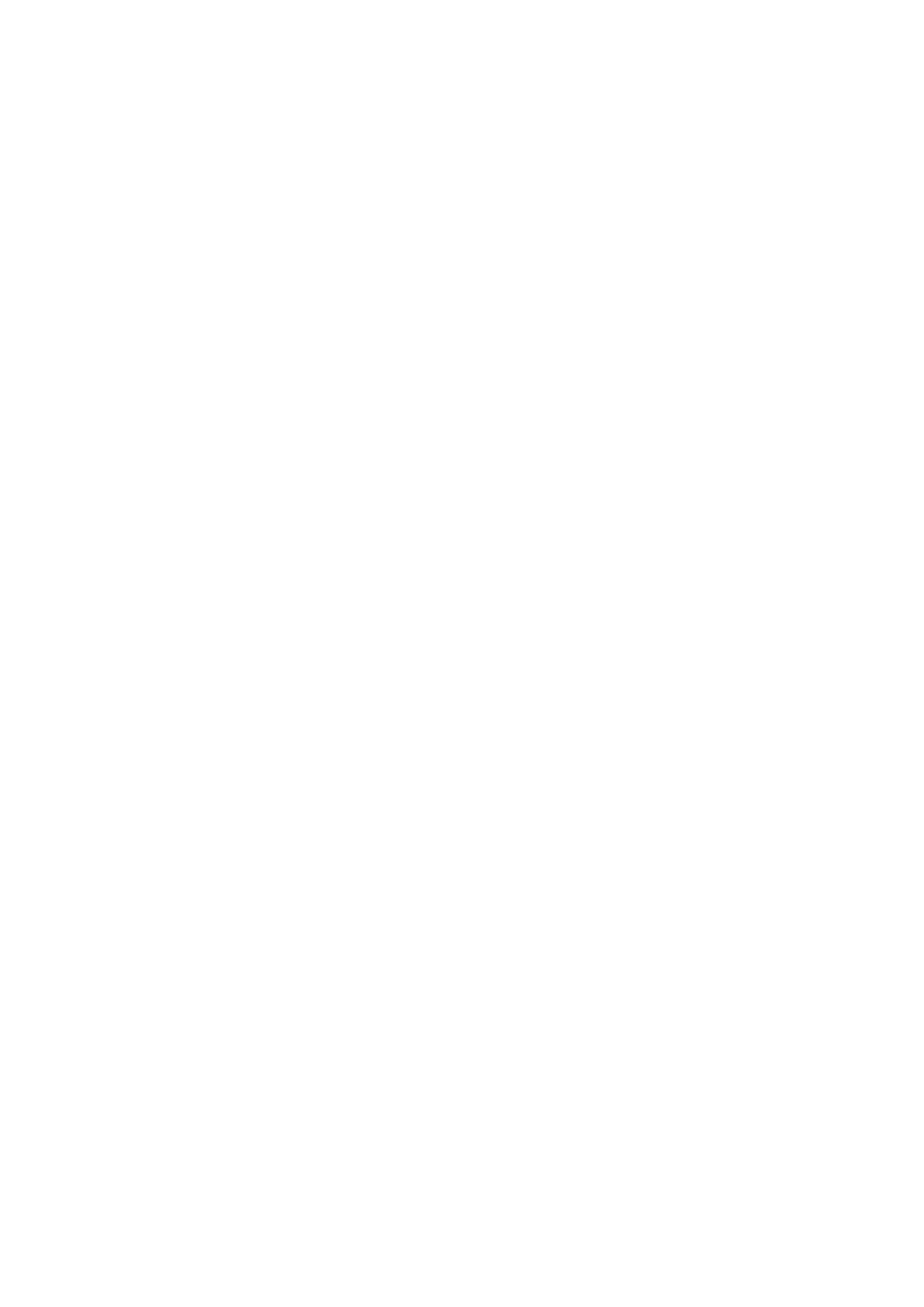

| Version | <b>Release history</b>      | Date       |
|---------|-----------------------------|------------|
| 1 O     | Initial release of document | 30/03/2020 |



**Australian Government** Department of Industry, Science, **Energy and Resources** 

**Business** Cooperative Research Centres Program

All material in this document, except as identified below, is licensed under the Creative Commons Attribution-Non-Commercial 4.0 International Licence.

Material not licensed under the Creative Commons licence:

- Department of Industry, Science, Energy and Resources logo Cooperative Research Centres Program logo
	- Bushfire and Natural Hazards CRC logo
- Any other logos
- All photographs, graphics and figures

All content not licenced under the Creative Commons licence is all rights reserved. Permission must be sought from the copyright owner to use this material.



#### **Disclaimer:**

Victoria University and the Bushfire and Natural Hazards CRC advise that the information contained in this publication comprises general statements based on scientific research. The reader is advised and needs to be aware that such information may be incomplete or unable to be used in any specific situation. No reliance or actions must therefore be made on that information without seeking prior expert professional, scientific and technical advice. To the extent permitted by law, Victoria University and the Bushfire and Natural Hazards CRC (including its employees and consultants) exclude all liability to any person for any<br>consequences, including.but not limited to all losses, damages, costs, expenses<br>and any other compensation, arising directly or indirectly from using t publication (in part or in whole) and any information or material contained in it.

#### **Publisher:**

Bushfire and Natural Hazards CRC

March 2020

Citation: Young C (2019) Diversity and inclusion: Building strength and capability Annual Report 2019, Bushfire and Natural Hazards CRC, Melbourne.

Cover: Bigstock photos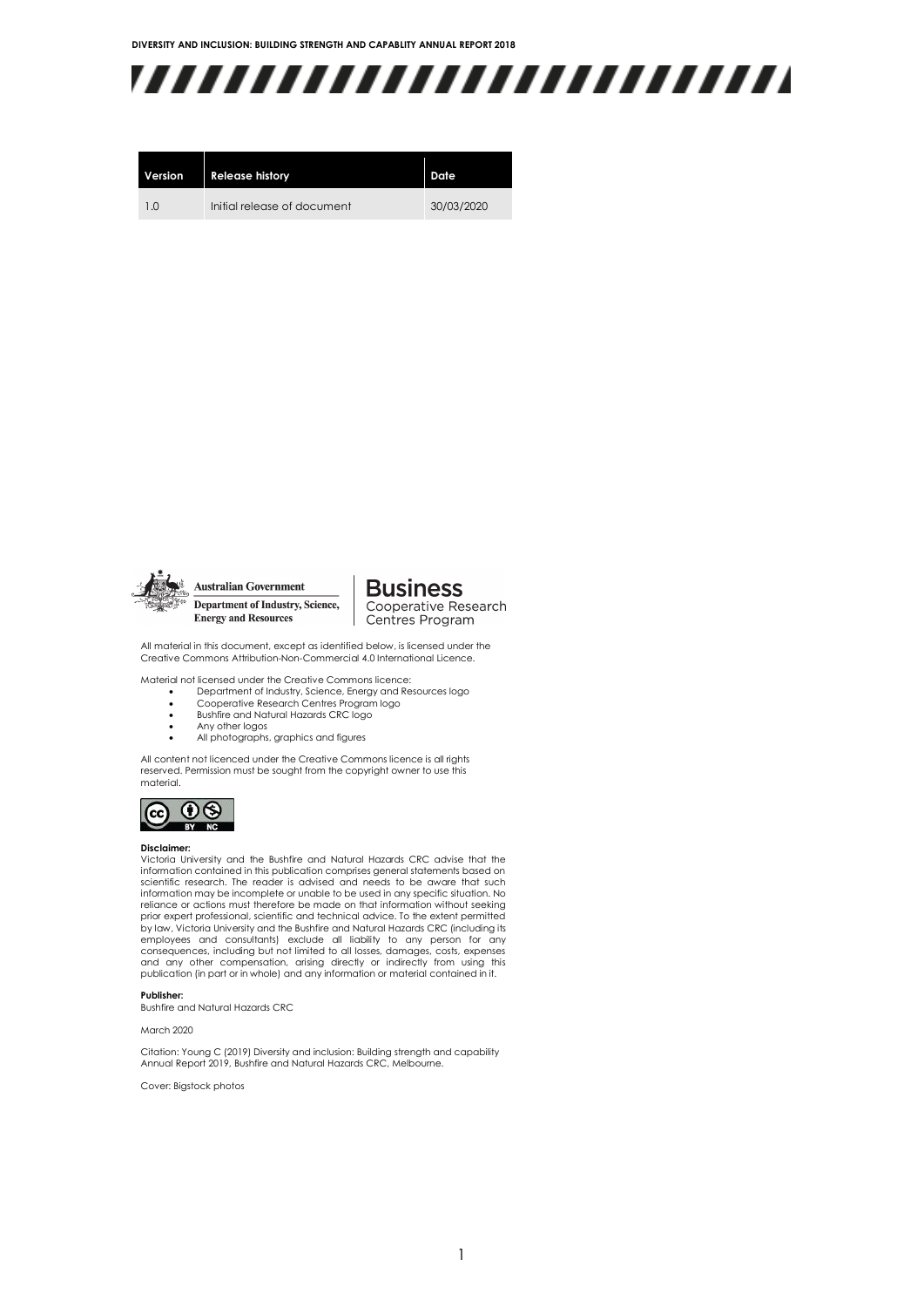

### **TABLE OF CONTENTS**

| <b>ACKNOWLEDGMENTS</b>                                                                                                            | 3                          |
|-----------------------------------------------------------------------------------------------------------------------------------|----------------------------|
| <b>EXECUTIVE SUMMARY</b>                                                                                                          | 4                          |
| <b>END-USER STATEMENTS</b>                                                                                                        | 6                          |
| <b>INTRODUCTION</b>                                                                                                               | $\overline{\mathbf{z}}$    |
| <b>PROJECT BACKGROUND</b>                                                                                                         | 8                          |
| <b>RESEARCH APPROACH</b>                                                                                                          | 9                          |
| <b>MILESTONES AND KEY ACTIVTIES</b><br>Key milestones and deliverables                                                            | 10<br>10                   |
| <b>KEY ACTIVITIES</b><br>Workshops<br>Collaborations<br>General activities                                                        | 11<br>11<br>11<br>11       |
| <b>STAKEHOLDER ENGAGEMENT</b><br>Presentations<br>Posters<br><b>Articles</b><br>Social media impact                               | 12<br>12<br>12<br>13<br>13 |
| <b>ULITISATION</b>                                                                                                                | 15                         |
| <b>PUBLICATIONS LIST</b>                                                                                                          | 16                         |
| <b>TEAM MEMBERS</b><br>The research team<br>Working group<br><b>External participants</b><br>Participating end-user organisations | 17<br>17<br>17<br>17<br>17 |
| <b>REFERENCES</b>                                                                                                                 | 18                         |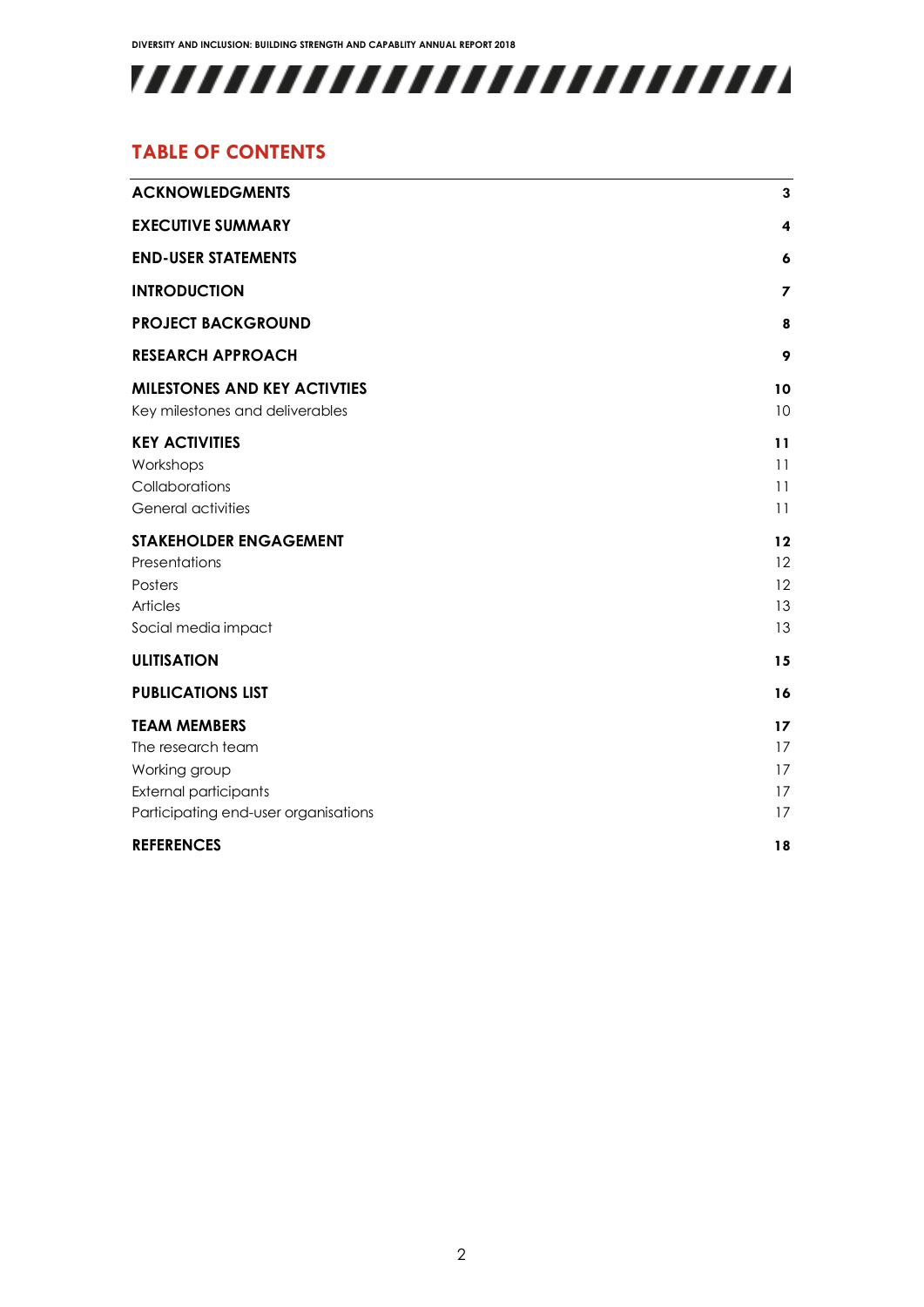## <span id="page-3-0"></span>**ACKNOWLEDGMENTS**

This project, *Diversity and Inclusion: Building strength and capability*, relies on the generosity and willingness of our end users to open up their organisations and give their time to explore a difficult, and sometimes potentially contentious issue. Research on diversity and inclusion (D&I) requires the same environment that implementing D&I needs: mutual trust and safe spaces where open and honest conversations can be had, and a willingness to be candid about the issue in each organisation.

We especially wish to thank all our stakeholders for their collaboration and in particular, Fire and Rescue New South Wales (FRNSW), Queensland Fire and Emergency Services (QFES), South Australia State Emergency Services (SASES), The Women and Firefighting Australasia (WAFA), Department of the Environment in South Australia (DoE), South Australian Metropolitan Fire Brigade (SAMFB) and the New South Wales State Emergency Services (NSWSES) for their support of research activities. We would also like to thank our working group, mentors and advisors who have guided us, and the D&I practitioners within and beyond these organisations who have generously shared their experience and knowledge with us throughout the process. These contributions have been invaluable and our research would not be possible without this.

We would also like to thank the following people for their contributions.

The members of our working group: Janine Taylor, Steve O'Malley, Sonja Braidner and Lisa Jones; and special advisors Mal Connellan, Joe Buffone and John Beard for their encouragement, contributions to, and guidance of, this study; Dermot Barry, Peter Button, Emma Ginman, Faye Morton, Ed Pikusa, Heather Stuart, Dave Baigent, John Bates, and Kelly Martin for their contributions to the research during the second phase of this project; and Nathan Buckley and Costa Harista for their contributions to the development of materials to support its uptake.

We would also like to acknowledge the support of the Commonwealth of Australia through the Cooperative Research Centre program and the Bushfire and Natural Hazards Cooperative Research Centre.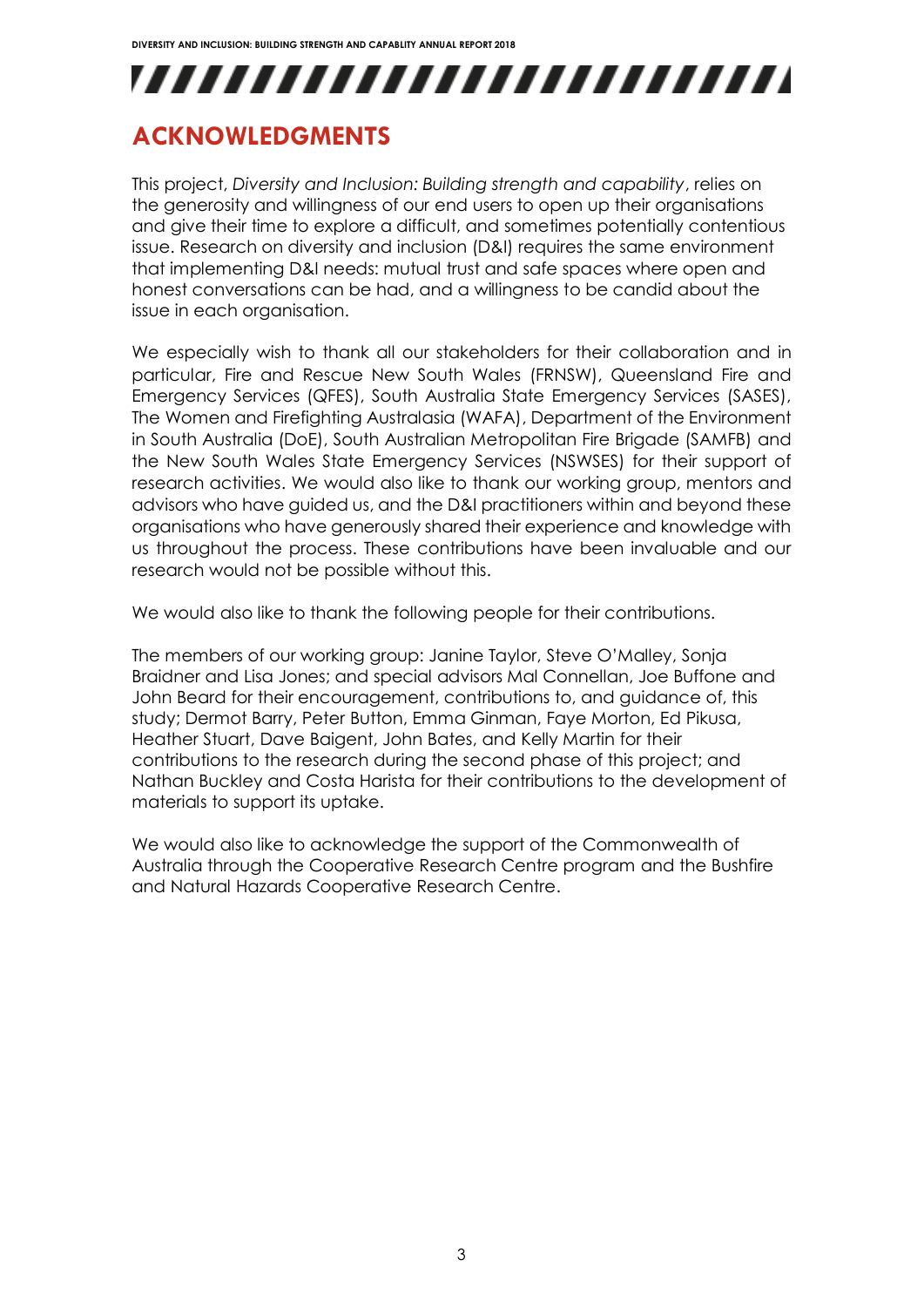## <span id="page-4-0"></span>**EXECUTIVE SUMMARY**

*Diversity and Inclusion: Building Strength and Capability* is a three-year project commissioned by the Bushfire and Natural Hazards CRC which commenced in July 2017 and has just completed its second year of exploration.

During the second phase, we have focused our activities around key findings and new needs that emerged from our previous research as we continue to build the framework. We have also continued our case study approach in the economic and community areas. The organisational area has opened out in the second phase to look across a number of different organisations.

Key areas of focus for this second phase have been as follows:

- Understanding capabilities of diverse communities.
- Understanding the economic benefits and costs of D&I programs.
- Further exploration of how diversity and inclusion management and measurement can be best embedded into organisational frameworks and practice through connection to day-to-day tasks.
- Further identification of attributes skills and capabilities needed to support effective practice.
- Identification of key organisational areas for management, and measurement and processes needed to support implementation.

A key finding from this phase of the research is that diversity and inclusion (D&I) is a pervasive risk which can impact both service delivery and community safety. This finding has been tested and socialized through a number of presentations and discussions, and was found to be recognized by those working with it, but has not been formally managed by organisations.

In terms of delivery, the project has adjusted its research plan to accommodate the dynamic and evolving D&I agenda in response to the emerging needs of D&I practitioners. The bringing forward of the delivery of the draft framework to the end of Phase One has also enabled the project to undertake additional areas of exploration and resulted in additional outputs.

In terms of stakeholder engagement, this has broadened out in the Phase Two as we have moved into socializing and testing the research for usability as part of finalising the key components of the framework. We have also attracted additional local and international stakeholders. Key activities that have supported this include:

- Individual research updates and presentations to stakeholder organisations.
- Presentation of the research findings at both national and international conferences.
- Engagement with experts from the UK and USA to support review and exchange of knowledge.
- Invited presentation of Phase One research findings to the AFAC Diversity and Inclusion Group, September 2018.
- The development of outreach materials with the BNHCRC communication team including practitioner videos, research update video, a Hazardnote and an article in Fire Australia.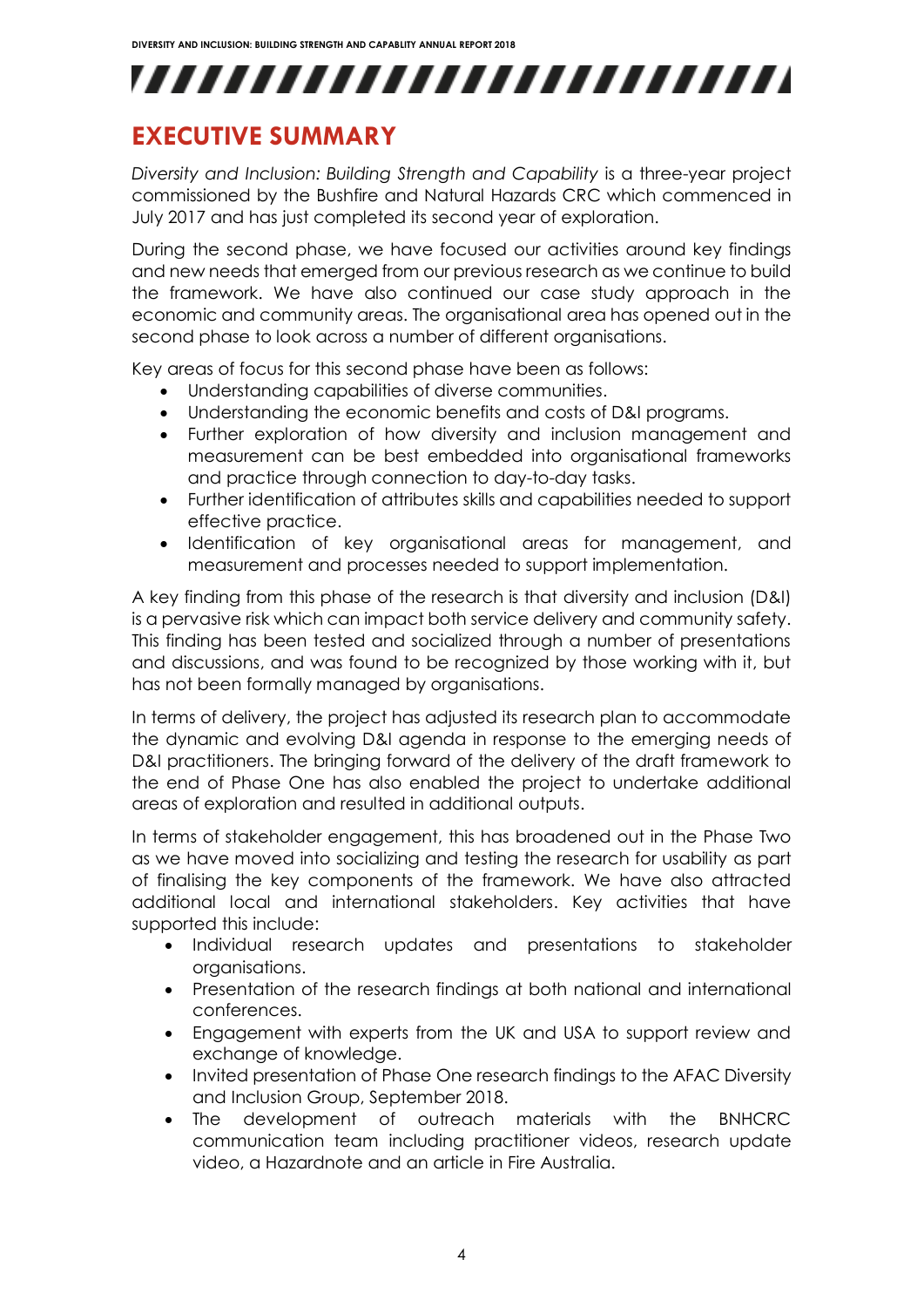# ,,,,,,,,,,,,,,,,,,,,,,,,,

We have continued to build on our established collaborations with our case study organisations: Fire and Rescue New South Wales (FRNSW), Queensland Fire and Emergency Services (QFES) and South Australia State Emergency Services (SASES).

QFES and The Women and Firefighting Australasia (WAFA) have also formed a collaboration with the project to develop activities that socialize the research, raise awareness, and support collection and analysis of data with diverse cohorts across the Emergency Management Sector (EMS). Work undertaken to date has resulted in the report *Shaping the New Norm: WAFA Conference 2018 Evaluation and QFES Workshop Synthesis* and a joint presentation at the Emergency Management Conference 2019 in Melbourne. The collaboration will be also presenting a poster and presentation of our work at the AFAC conference in August 2019 in Melbourne as well as undertaking a survey.

Feedback from our stakeholder group has indicated strongly that the collaborative research process has been particularly useful in creating a safe space where practitioners and researchers can effectively reflect and work together to develop end user focused research.

The strategic process developed in Phase One has also been nominated as particularly useful by a number of stakeholders and has been the most requested output following public presentations. The project was also invited to present to the AFAC Diversity and Inclusion Group (DIG) and the Male Champions of Change (MCC) programs. The presentation to the DIG group was well received and the proposed May 2019 presentation to MCC has been postponed.

The research has also attracted interest outside of the Emergency Management Sector (EMS), with the project team being approached by another agency to undertake work as a result of the Phase One research.

It has been a busy year for the project, and at the conclusion of its second year phase, it is on schedule and well positioned to complete the final phase of this research.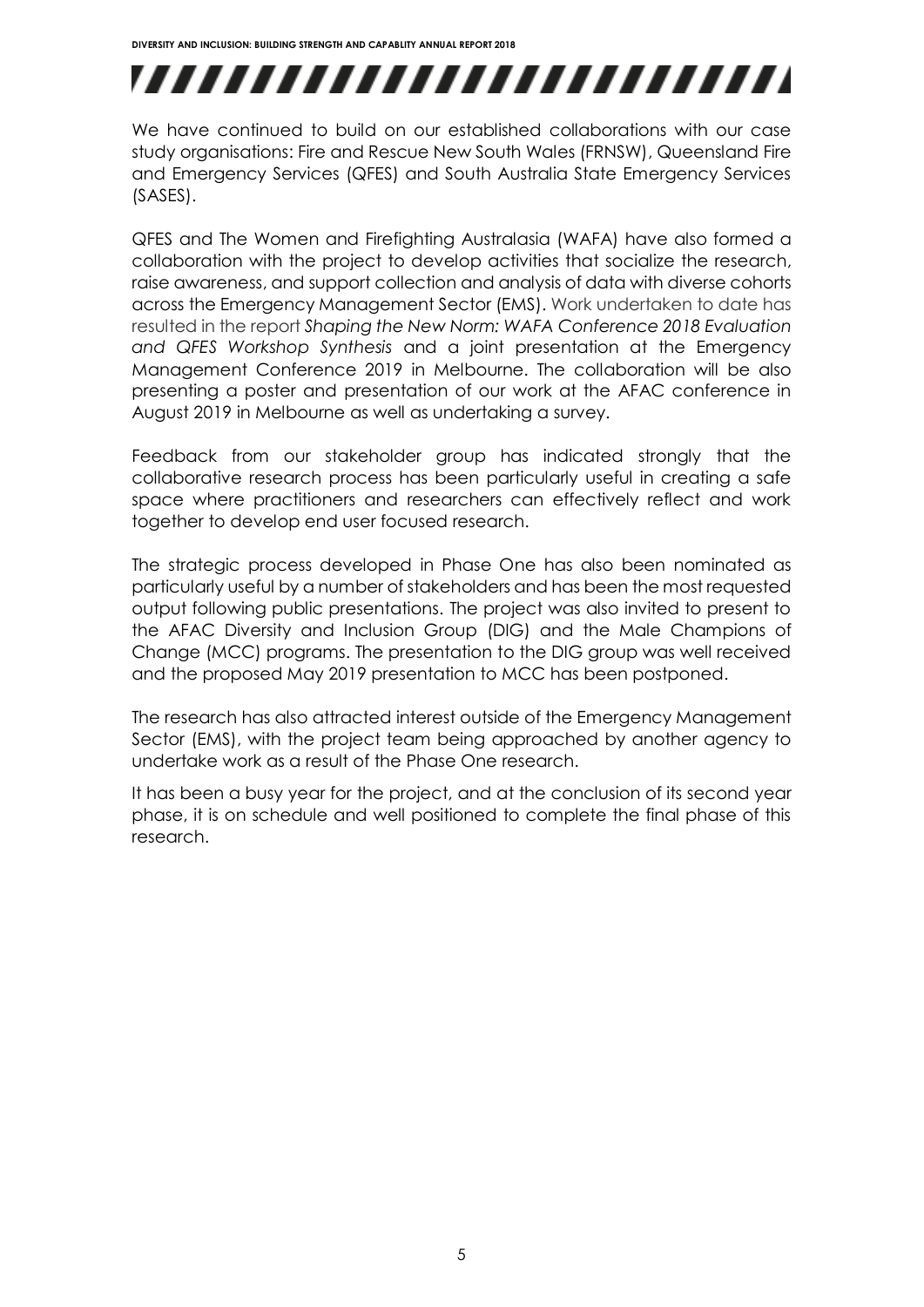## <span id="page-6-0"></span>**END-USER STATEMENTS**

**Heather Stuart, Cluster Lead End User, Manager, Knowledge and Lessons Knowledge and Lessons Management,** *NSW State Emergency Service, State Headquarters*

The project has seen strong interest this year, with a number of agencies already applying the research findings and outputs. This interest has been at both an agency senior management level and amongst members of agencies. It is pleasing to see that the research is being so well received at all levels of agencies. The reports and journal articles produced to date have been of a high quality. I am very pleased with the quality of interaction and collaboration between the research team and the end users. The outputs from the project will provide a strong evidence base for future improvement in diversity and inclusivity across the emergency services sector.

#### **Malcolm Connellan AFSM, Deputy Commissioner,** *Fire and Rescue New South Wales*

The work is vital for this organisation as we continue on our "cultural" journey. We will not get another chance to get this right, nor assess how we have performed or measured the effects without this piece of work. Additionally, the close involvement in the research phase has provided the opportunity to discuss, test scenarios and propositions with other jurisdictions, more importantly for a sector such as this, external perspectives are critical. The close collaboration is evident in the position and quality of the product to now.

#### **Janine Taylor, Acting Executive Manager, Talent Development Unit, Human Capital Strategy,** *Queensland Fire and Emergency Services*

A highlight in terms of the working group and the broader project has been the collaborative approach of all involved. When there is an authentic regard for work being conducted and the people involved, it creates an environment of trust and mutual respect where collaboration flourishes.

#### **Steve O'Malley AFSM, Leading Fire-fighter, Fairness and Inclusion Officer Culture and Transformation,** *Metropolitan Fire and Emergency Services Board*

The opportunity to be at the same table as fellow D&I practitioners and then to earnestly contribute to such innovative research at a time of cultural redetermination has been the fillip the EM sector needed. This type of wholehearted and passionate collaboration sets a new standard in high quality research leading to informed practice.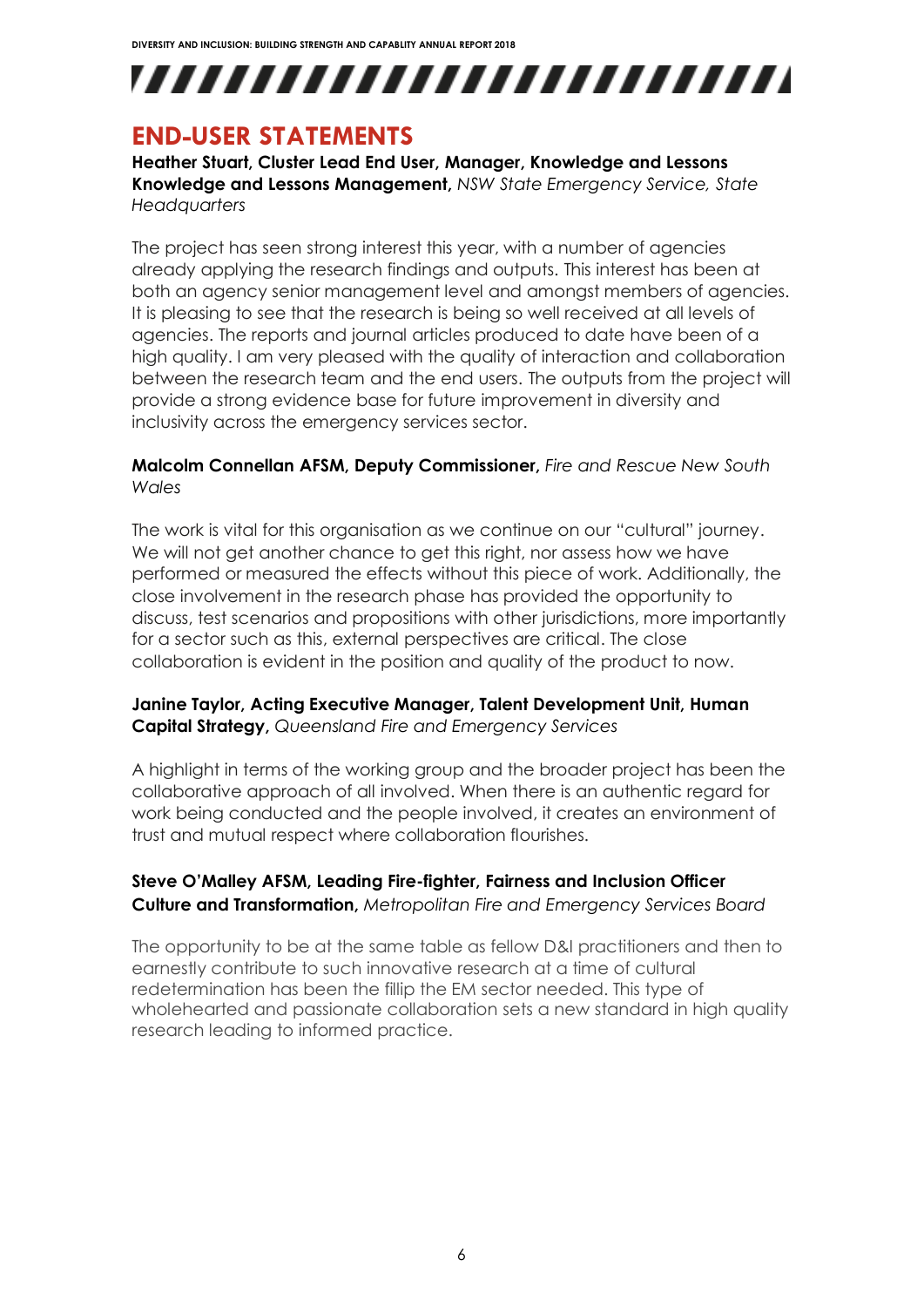## <span id="page-7-0"></span>**INTRODUCTION**

The Emergency Management Sector (EMS) is a diverse and complex sector whose key purpose is the protection of life and property by implementing 'a range of measures to manage risks to communities and environments' (Emergency Management Australia, 1998, p39). Their scope of activities spans the prevention, preparedness, response and recovery (PPRR) spectrum and requires a range of activities that contribute to the wellbeing of communities.

The context in which many of these organisations operate is changing due to:

- The increasing intensity and frequency of events due to climate change, and the increasing costs associated with these events.
- Changing demographics (particularly in relation to the increasingly diverse community to be served).
- New technologies (particularly digital technology).
- Resource constraints and decreasing volunteer numbers.
- The need to build resilience in both organisations and their communities to reduce future costs and impacts of future events.

As these drivers are dynamic and systemic, they are changing the focus of EMS activities from shorter-term tactical approaches across the PPRR spectrum, to longer-term strategic approaches that focus on future outcomes. These drivers are also driving the need to innovate across the EMS and develop new services that aim to increase resilience of both the organisations themselves and the community. This is fundamentally changing the nature of the relationship EMS has with the community from delivering a service **to** them to working **with** them. (Young et al. 2018). There is also a recognition that emergency services need to better reflect the communities they work to serve (NEMC 2011) to achieve this outcome. Effective diversity and inclusion are central to this agenda.

Currently, there are 'unacceptably low levels of diversity' in the EMS (AFAC 2016). There is however, a growing awareness that there are a number of benefits that can result from increasing diversity in organisations. However, effective implementation is complex due to:

- The need for significant cultural change in the face of entrenched cultural attitudes at organisational and community levels about what emergency services are, how they should operate, and who should be developing, implementing and managing these processes.
- Lack of clarity as to what diversity is and means, the value of the benefits diversity offers, and how to best place and integrate diverse people into current operational activities.
- There is a current lack of understanding of what is effective and how to measure this.

If EMS organisations are to capitalise on the emerging opportunities and fulfil their future potential in this area, they will need to develop new ways of thinking and working. Diversity is not new to EMS organisations and there are existing strengths and knowledge that can be built upon. Understanding what is effective, and why and how this agenda can be progressed, is critical to achieving future outcomes.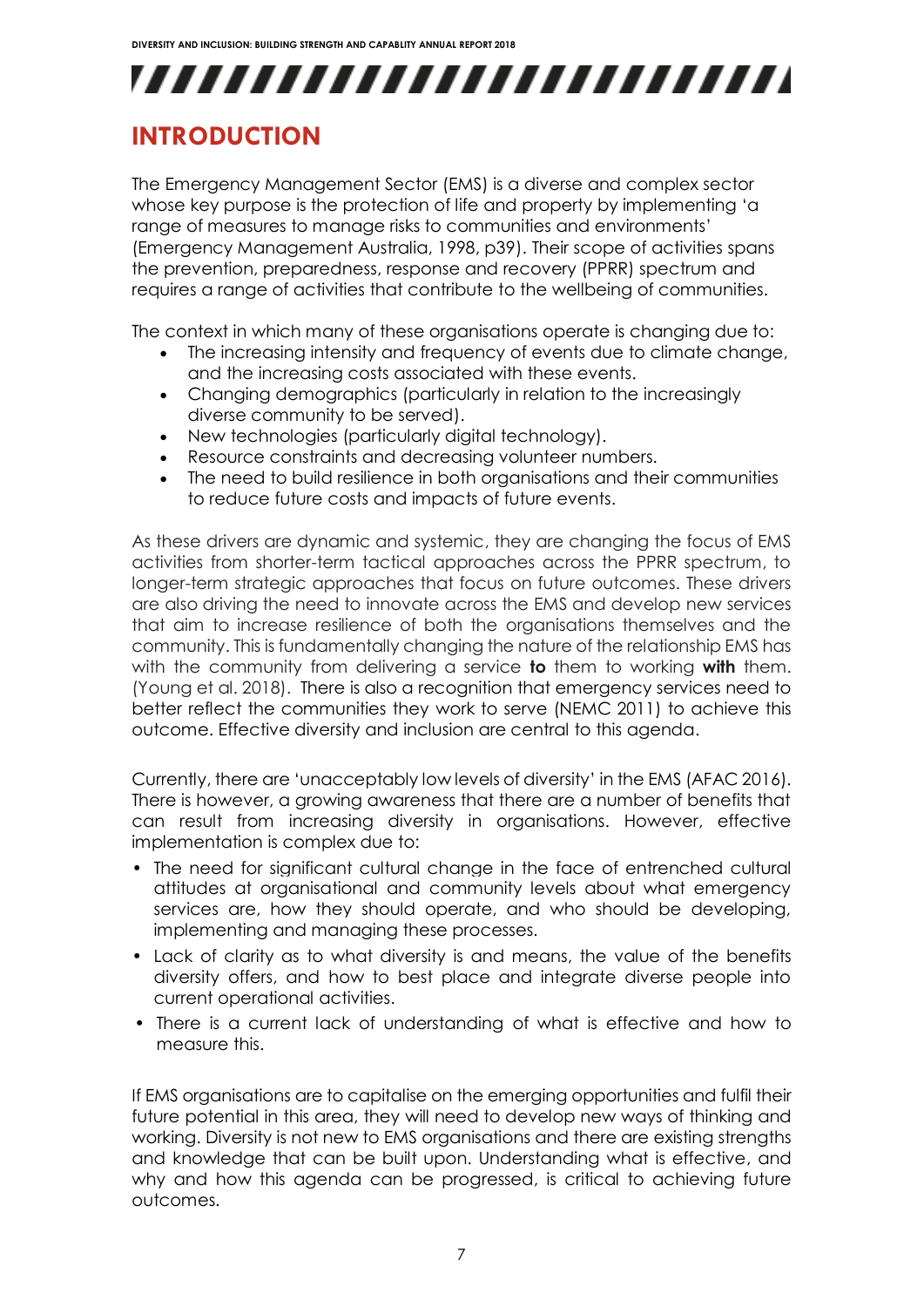## <span id="page-8-0"></span>**PROJECT BACKGROUND**

The project *Diversity and Inclusion: Building Strength and Capability* aims to assist understanding and practice of diversity and inclusion (D&I) in the Emergency Management Sector (EMS) through the identification of current measurement, strengths, barriers, needs and opportunities in emergency management organisations and the community.

The key need identified in the scoping phase of this project was to understand what effective diversity and inclusion is, and what this means for EMS organisations in terms of practice and measurement. This has become the project's primary focus. We have developed a definition of effective diversity to guide the project, which is:

The result of interactions between organisations and individuals that leverage, value and build upon characteristics and attributes within and beyond their organisations to increase diversity and inclusion, resulting in benefits that support joint personal and organisational objectives and goals, over a sustained period of time. (Young et al., 2018, p19)

The project is examining diversity and inclusion systemically through a values, narratives and decision-making context across organisational, community and economic themes, using case studies. Aspects of diversity being examined are: culture and ethnicity, gender, demographic status (age and education) and disability (physical). These will be considered through the key drivers outlined in the following section on context, which are currently shaping current and future EMS organisations and communities.

This project has three phases:

- Understanding the context in which diversity and inclusion exists in EMS organisations and the community.
- Development of a diversity and inclusion framework suitable for the EMS.
- Testing and utilisation of the framework.

The aim of this research is to develop a practical framework tailored to the emergency management organisational context that builds upon and leverages current strengths and expertise within the EMS. This is being developed collaboratively with our end-user group as part of our research process. Its purpose is to support better management and measurement of diversity and inclusion by providing a basis for more effective evidence-based decision making.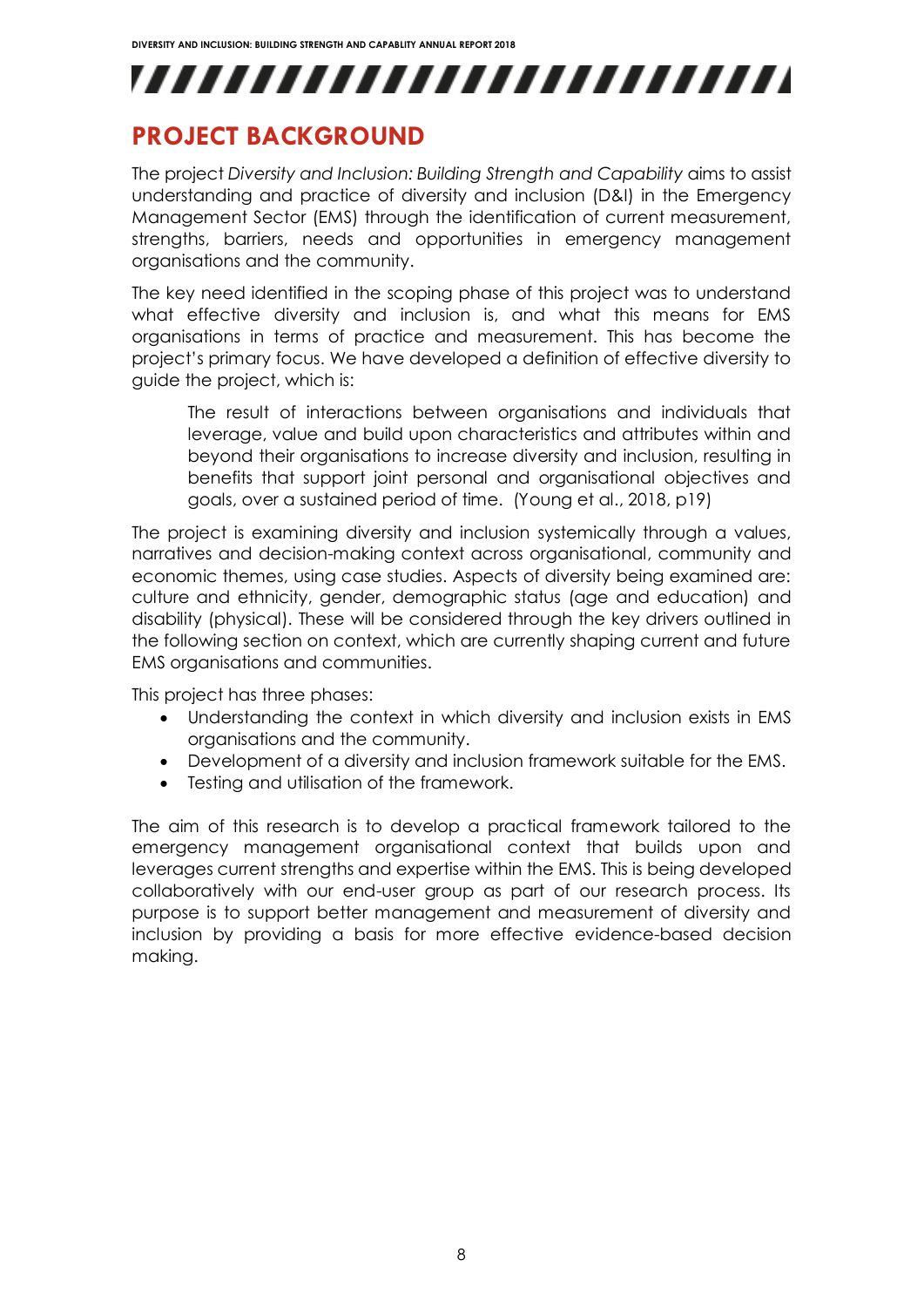

## <span id="page-9-0"></span>**RESEARCH APPROACH**

Our team at Victoria University specialises in end-user based research using systemic analysis that integrates research into decision making, as part of the research process. This process co-designs and develops both the research and its outputs with the end users to ensure that research products are fit for purpose. Key phases of this process areas shown below (Figure 1).



#### **FIGURE 1 IMPLEMENTATION PHASES OF END-USER BASED RESEARCH, YOUNG (2016)**

The project uses a transdisciplinary approach which combines different academic methodologies with end-user knowledge. Outputs are tailored towards the decision-making context of our end users, and the collation and integration of end-user knowledge is a key part of our research.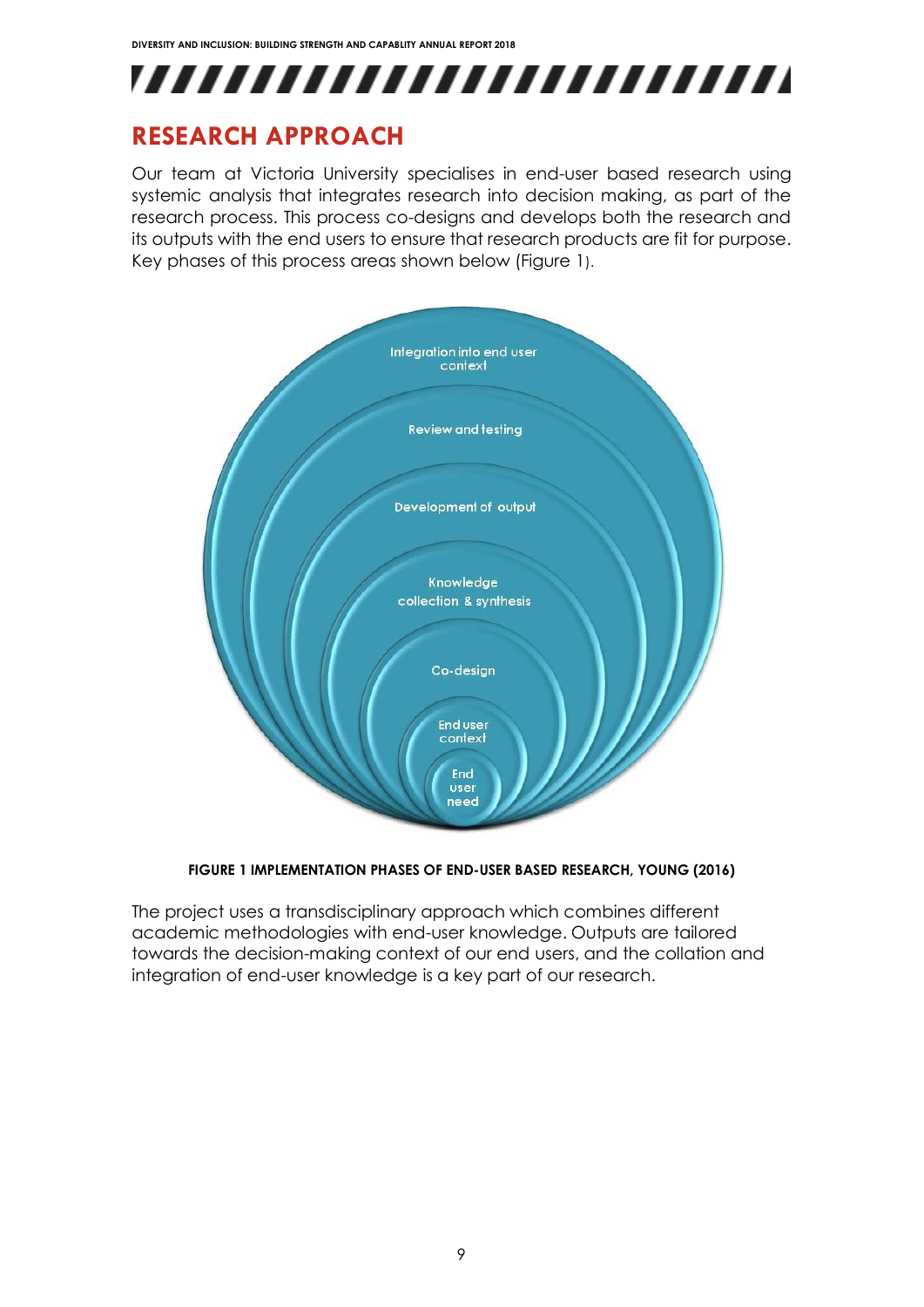## <span id="page-10-0"></span>**MILESTONES AND KEY ACTIVTIES**

#### <span id="page-10-1"></span>**KEY MILESTONES AND DELIVERABLES**

| Milestone                                | <b>Deliverable</b>                                 | <b>Status</b> |  |  |
|------------------------------------------|----------------------------------------------------|---------------|--|--|
| 2.2.1                                    | Delivery of workshops completed (U 2.2.11)         | Completed     |  |  |
| 2.2.2                                    | Draft workshop summary report                      | Completed     |  |  |
| 2.3.1                                    | Delivery of final workshop summary research report | Completed     |  |  |
| 2.4.1                                    | Delivery of draft framework                        | Completed     |  |  |
| 2.4.2                                    | Research review Phase 2 completed                  | Adjusted      |  |  |
| Table 1: Phase Two deliverable schedule. |                                                    |               |  |  |

All milestones and deliverables (Table 1) have been achieved with the exception of the review of Phase Two which has been adjusted to enable stakeholders time to review the workshop report.

There have been additional deliverables and activities undertaken as the result of emerging needs which have been identified as outlined in the next section.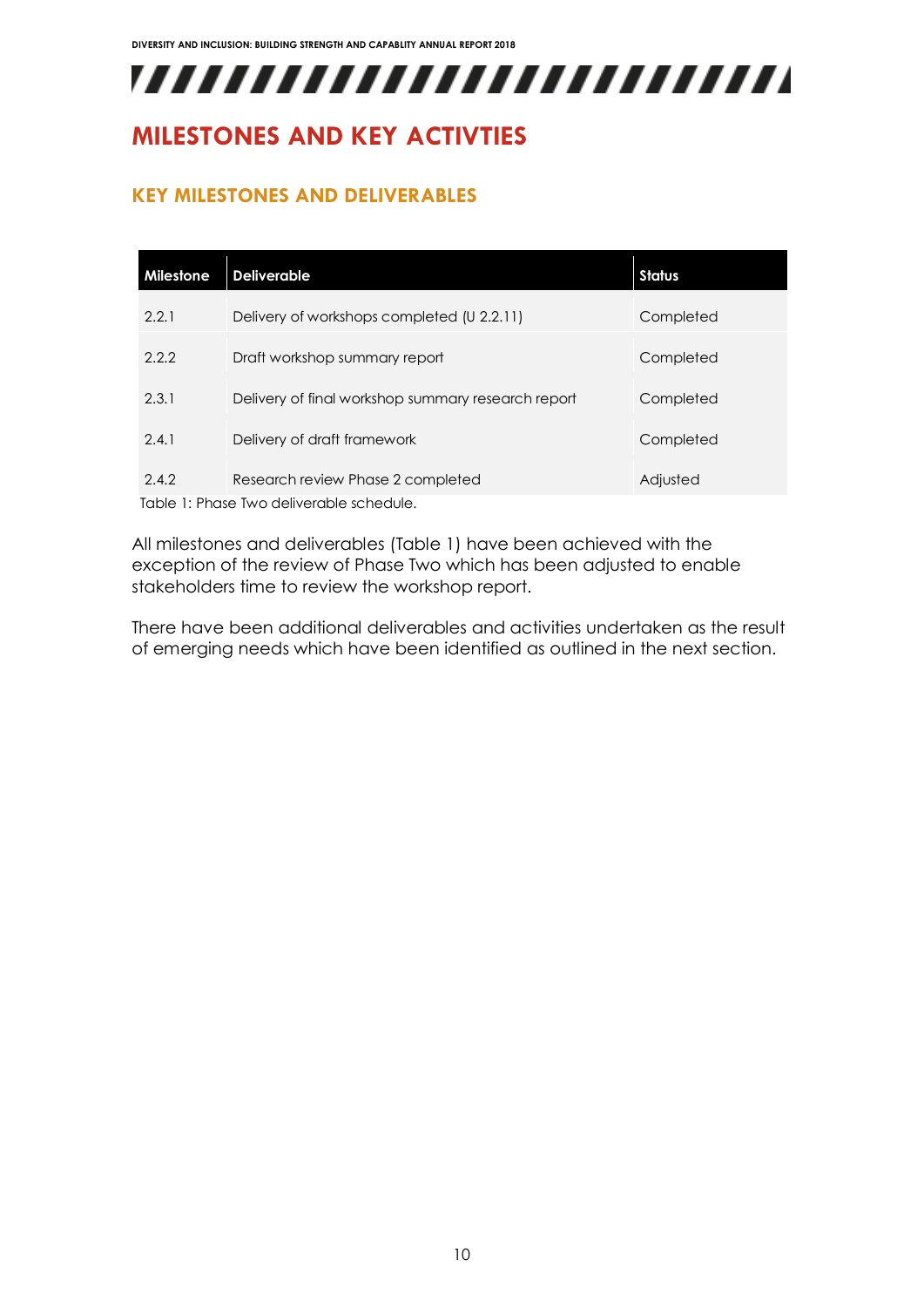## <span id="page-11-0"></span>**KEY ACTIVITIES**

Key activities undertaken by the project during Phase Two are summarised below.

#### <span id="page-11-1"></span>**WORKSHOPS**

**Into the future: building skills and capabilities for an inclusive and diverse workforce workshop** – This workshop was delivered at Victoria University in Melbourne on 5 December 2018. Outcomes were analysed and key findings presented to stakeholders to test for salience. The Report summarizing key findings is due for release in late July 2019.

**Indigenous inclusion** – Planning for this workshop is continuing as it is now being delivered in collaboration with QFES due to a change of leadership and focus with the original partner agency.

#### <span id="page-11-2"></span>**COLLABORATIONS**

WAFA and QFES have formed a collaboration with the project to work on an ongoing basis to support socialization of research, sharing of knowledge and data collection and analysis.

#### <span id="page-11-3"></span>**GENERAL ACTIVITIES**

**Organisational** – Six focus groups with brigades and units have been undertaken in this phase of work to understand more fully how everyday tasks are linked to D&I.

**Framework development** – Draft process completed in Phase One of the project and delivered in the *Long Road: Building Effective Diversity and Inclusion in Emergency Service Organisations*. Key processes to support the three tiers of measurement and management have been identified: Strategic, programmatic and organic bottom-up growth. Three supporting frameworks have been developed and presented to the stakeholder group and also individual organisations to test for salience and usefulness.

**Economic cases studies** (IFARES FRNSW & Lifesaving Victoria CALD program) – Both are progressing but are tracking slightly behind due to a number of challenges experienced both within VU and also the partner agencies.

**Community case studies of community attributes and capabilities** (Youth and Karin Community, Bendigo) – Karin Community case study interviews are completed and currently being synthesized. The youth case study interviews are still in progress. This work is tracking slightly behind schedule and will now be completed in August 2019.

**Collection of indicators** – Ongoing across all areas.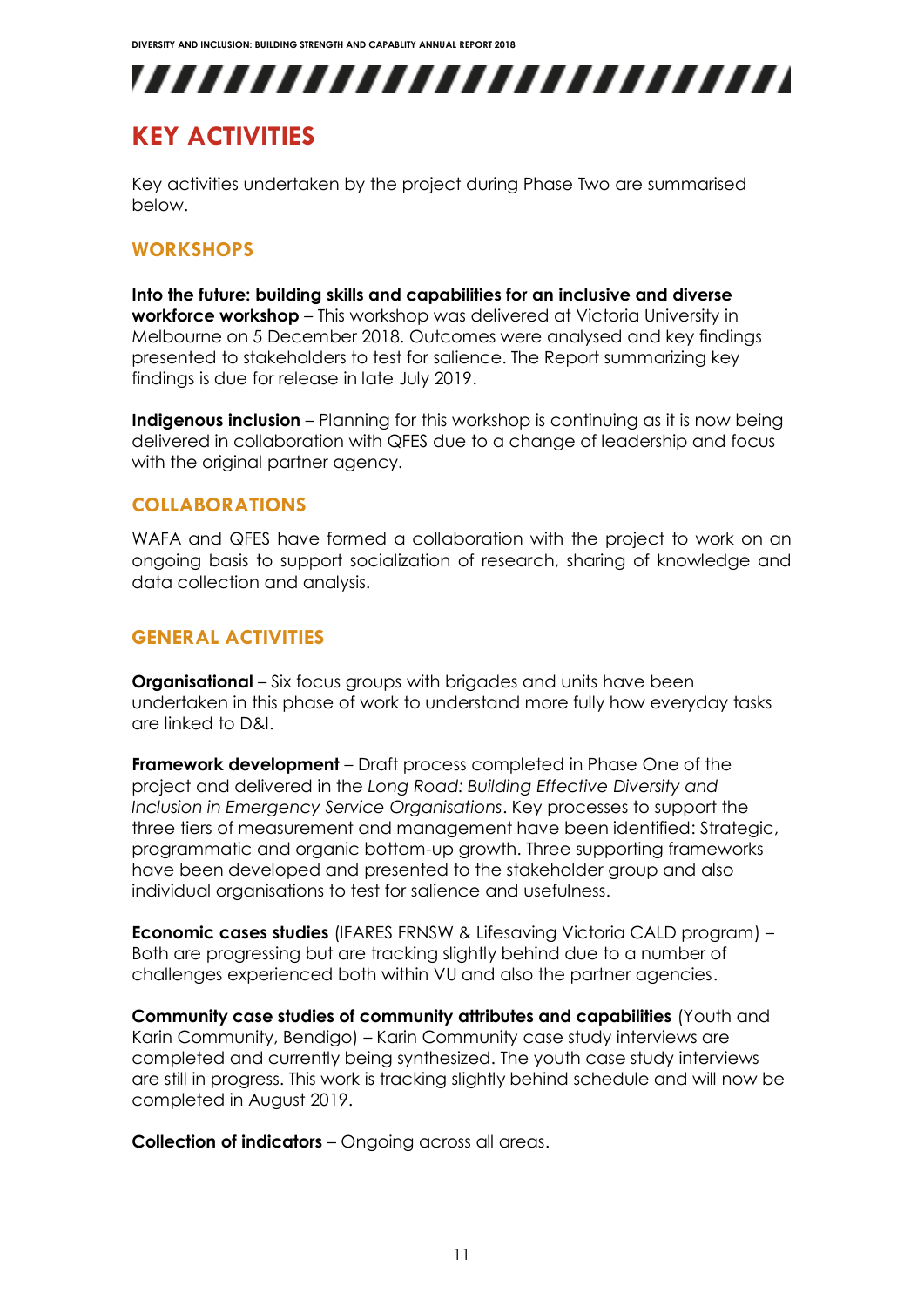## <span id="page-12-0"></span>**STAKEHOLDER ENGAGEMENT**

Stakeholder activities undertaken during this first stage of research to engage with both the project stakeholders and the broader EMS communities are listed below.

#### **GENERAL ENGAGEMENT**

- Update emails to keep the broader stakeholder group informed of the research as it progressed and shared knowledge.
- Project meetings with end-user group to discuss progress of research.
- Meeting on an as-needs basis with the working group and also individual end users.
- Meetings with external participants associated with the project.
- Ongoing meetings with Project Mentors.
- Ongoing collaboration with WAFA and QFES across numerous activities.
- Workshops (detailed in previous section).
- Dissemination of research outputs and activities through social media.

#### <span id="page-12-1"></span>**PRESENTATIONS**

- Young, C. Presentation, Effective diversity and inclusion in Australian emergency management organisations and its role in building resilience, European Climate Change Adaptation Conference. Lisbon, Portugal 26- 29 May 2019
- Video Presentation Report Findings QFES/WAFA workshop, *Stories from the Past, Stories for our Future*, Emergency Management Conference, Melbourne, 29 May 2019
- Young, C. Presentation and workshop, *Diversity and inclusion: building strength and capability,* Bushfire and Natural Hazards CRC Research Advisory Forum. Melbourne, 8 May 2019
- Young, C. Research project updates presentations. NSW, VIC and SA 2019
- Young, C. Diversity and inclusion: Building strength and capability, Institute of Sustainable Industries and Liveable Cities, VU workshop. Melbourne, 19 November 2018.
- Young, C. Invited Presentation of work to date to the AFAC Diversity and Inclusion Group. Melbourne, 19 September 2018

Abstracts accepted for AFAC 2019

- Transforming through diversity and inclusion capability: the pathway to achieving diversity benefits (VU – oral presentation)
- Diversity more than the eye can see: challenging how we look at diversity (QFES, WAFA, BNHCRC – oral and poster presentation)

#### <span id="page-12-2"></span>**POSTERS**

 Young, C. and Rasmussen, B. Poster, Diversity and inclusion: building strength and capability, AFAC 2018 Annual Conference. Perth, 4-7 September 2018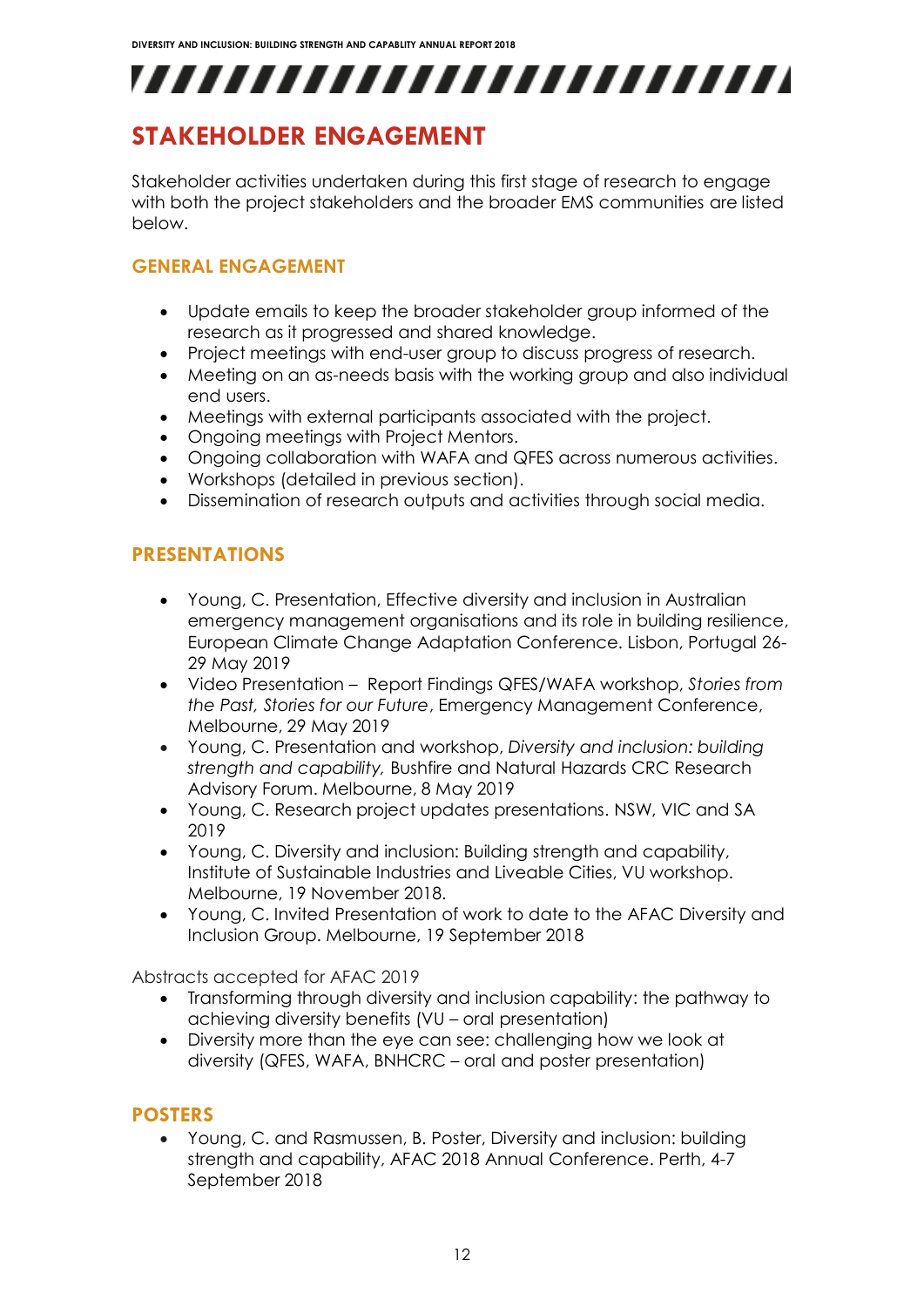,,,,,,,,,,,,,,,,,,,,,,,,,

 Young, C. Diversity and inclusion: building strength and capability, Poster presentation at The Women and Firefighting Australasia (WAFA) Conference 2018, Looking Forward Looking Back, Shaping the New Norm. Wellington, New Zealand, 26- 28 September 2018.

### <span id="page-13-0"></span>**ARTICLES**

Harista, C. Understanding of the diversity of those in need, Fire Australia, Issue 1, 2019

### <span id="page-13-1"></span>**SOCIAL MEDIA IMPACT**

Social media has been a key aspect of outreach for this research phase. Impact is shown in Table 2. This reported impact is limited, as we have not been able to obtain data from all social media platforms such as Preventionweb, which are hosting reports.

| Platform               | Content                                                                                                                            | Impact    |
|------------------------|------------------------------------------------------------------------------------------------------------------------------------|-----------|
| LinkedIn               | Shaping the New Norm report<br>post                                                                                                | 649 views |
|                        | Effective diversity in emergency<br>management organisations,<br>AJEM article post                                                 | 642 views |
| <b>BNHCRC YouTube</b>  | Practitioner videos (Steve<br><b>OMalley and Colin Thomson)</b>                                                                    | 122 views |
|                        | Diversity and inclusion: building<br>strength and capacity research<br>update                                                      | 107 views |
| <b>ResearchGate</b>    | Diversity and inclusion: building<br>strength and capability<br>literature review                                                  | 815 reads |
|                        | The long road: building<br>effective diversity and inclusion<br>in emergency management                                            | 204 reads |
|                        | Effective diversity in emergency<br>management organisations:<br>the long road, AJEM article                                       | 21 reads  |
|                        | Shaping the New Norm: WAFA<br>Conference 2018 Evaluation<br>and QFES Workshop Synthesis,<br>Women and Fire Fighting<br>Australasia | 72 reads  |
| <b>BNHCRC web page</b> | Diversity and inclusion project<br>page                                                                                            | 240 views |
|                        | Effective diversity in emergency<br>management organisations:<br>the long road, AJEM article                                       | 35 views  |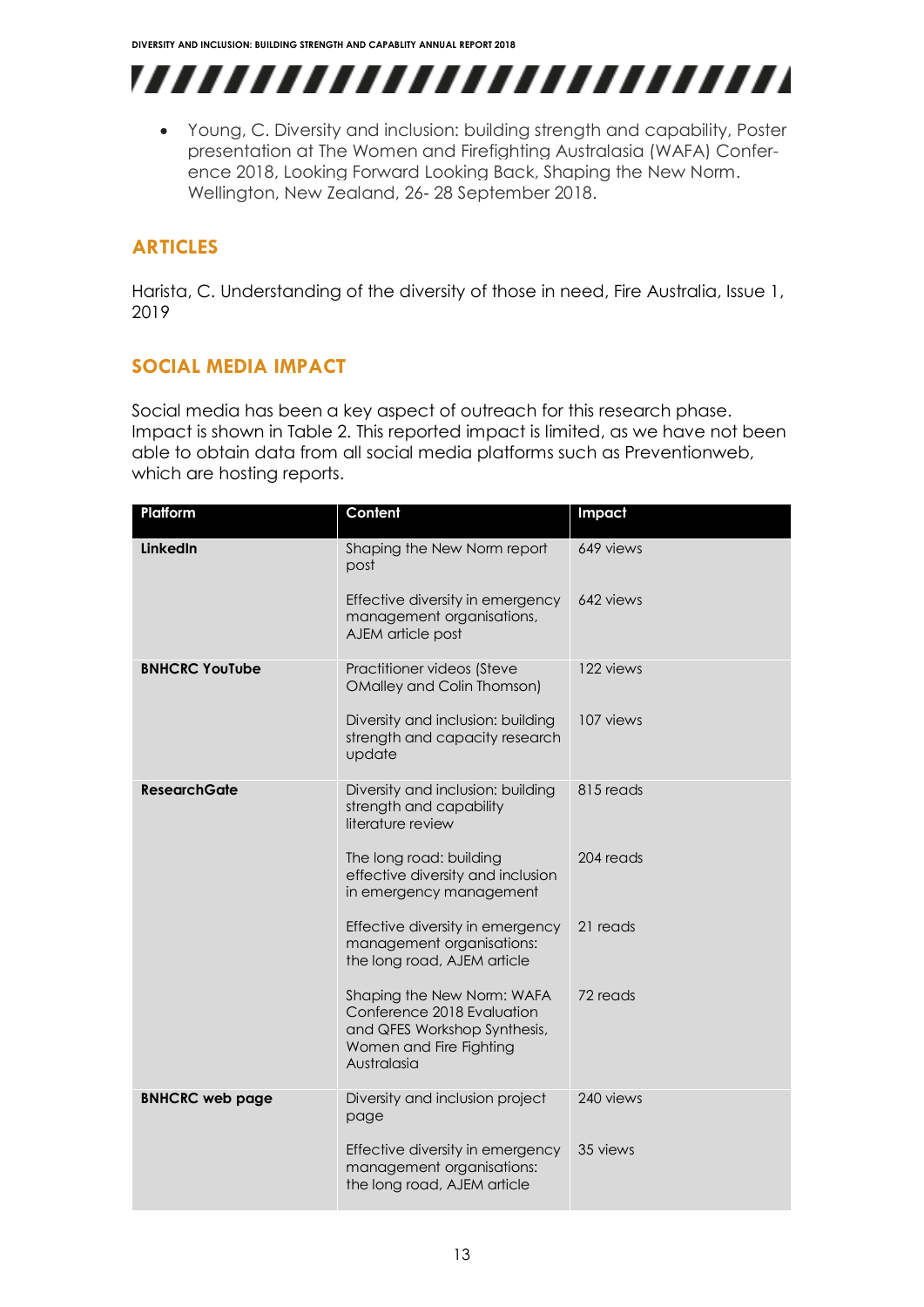

| Platform            | Content                                                                                                             | Impact    |
|---------------------|---------------------------------------------------------------------------------------------------------------------|-----------|
|                     | Research proceedings from the<br>2018 Bushfire and Natural<br><b>Hazards CRC and AFAC</b><br>Conference Proceedings | 289 views |
|                     | Working from the inside out to<br>improve utilisation of research<br>in decision making                             | 21 views  |
|                     | Diversity and inclusion: building<br>strength and capability<br>conference paper                                    | 59 views  |
|                     | Community values survey                                                                                             | 42 views  |
|                     | <b>Building capability in</b><br>emergency services: diversity<br>and inclusion in communities                      | 32 views  |
|                     | The long road: building<br>effective diversity and inclusion<br>in emergency management                             | 147 views |
|                     | Diversity and inclusion: building<br>strength and capability<br>literature review                                   | 89 views  |
|                     | Changing capabilities of<br>emergency service<br>organisations                                                      | 101 views |
| <b>AJEM</b>         | Effective diversity in emergency<br>management organisations:<br>the long road                                      | 19 views  |
| <b>Total impact</b> | Social media reads and views                                                                                        | 3634      |

Table 2: Social media impact for BNHCRC Diversity and Inclusion project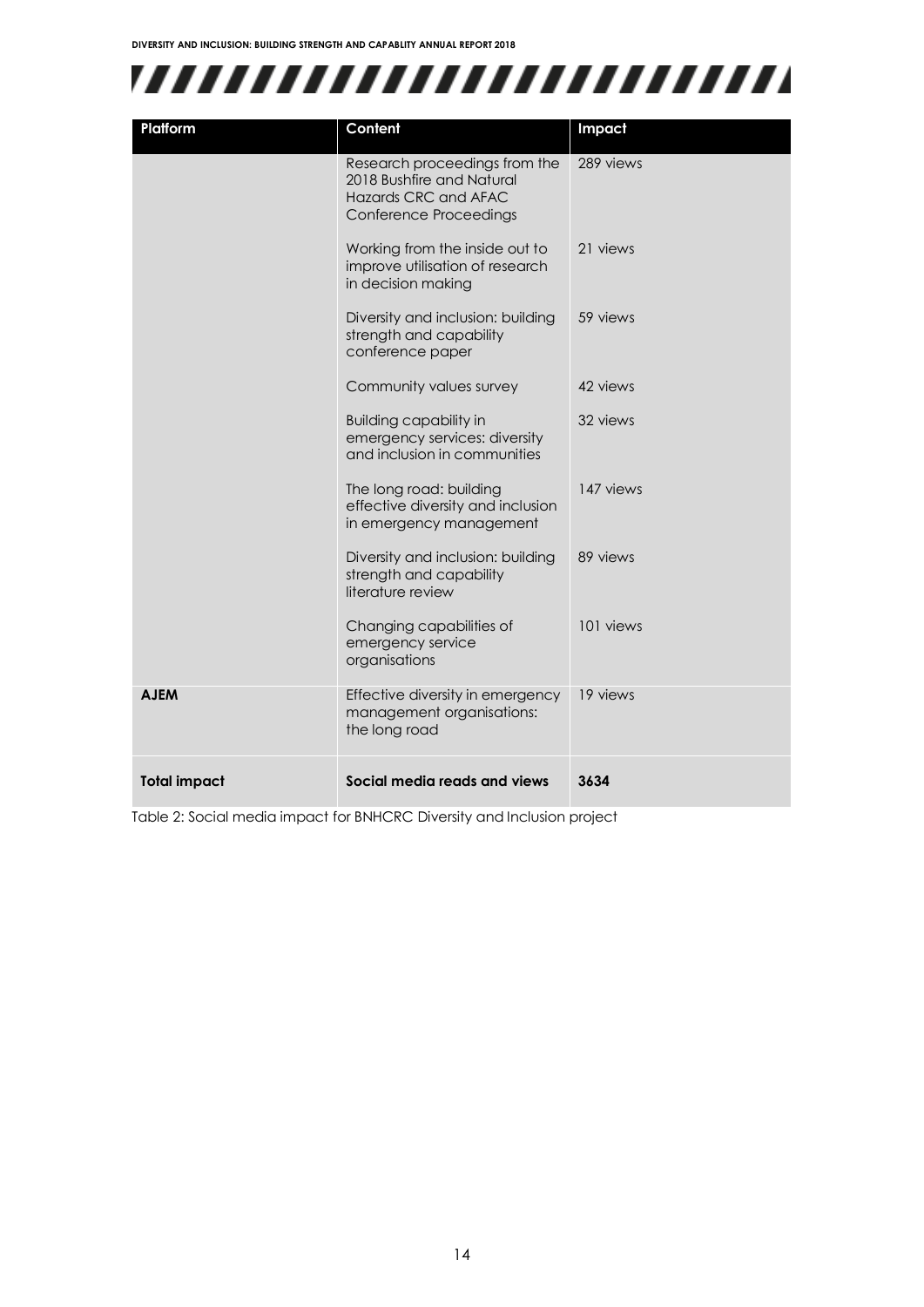## ,,,,,,,,,,,,,,,,,,,,,,,,,

## <span id="page-15-0"></span>**ULITISATION**

This project completed the development of the draft framework in Phase One, and has been refining this since. The project focus of the final year will be further testing and finalization of the framework and development of supporting materials to aid its uptake.

Feedback received from the end users in the first review workshop and also end user statements in both annual reports have highlighted the value of the collaborative process in supporting their practice and forward movement of this agenda.

The literature review has had the highest level of utilisation on ResearchGate (815 reads). Other social media posts on LinkedIn related to the WAFA, QFES, BHNCRC analysis report (649 views) and the AJEM article (642 views) also show that the material is impacting a broader audience beyond EMS on social media.

The transformation process developed in Phase One of the research is reported by end users and other organisations beyond the EM sector to be useful in terms of understanding the longer-term process and being able to map and understand activities. It is also the most requested piece of collateral following presentations. Two end users reported that they had enlarged it and put it up on their office walls.

There is also anecdotal evidence of insights and concepts developed by this project being used by organisations. The new focus through risk presented earlier this year to a number of stakeholders and also industry bodies, is currently being tracked, and there are signs that discussions around this theme are starting to emerge.

Our work with QFES on the WAFA workshop which was synthesized in collaboration with Janine Talyor and Quinn Cramer from QFES, illustrates use of our evaluation methodology by an organisation.

There has also been utilisation beyond the EMS as the project team has been approached by another agency outside of the emergency services to undertake work with them based on research outputs to date.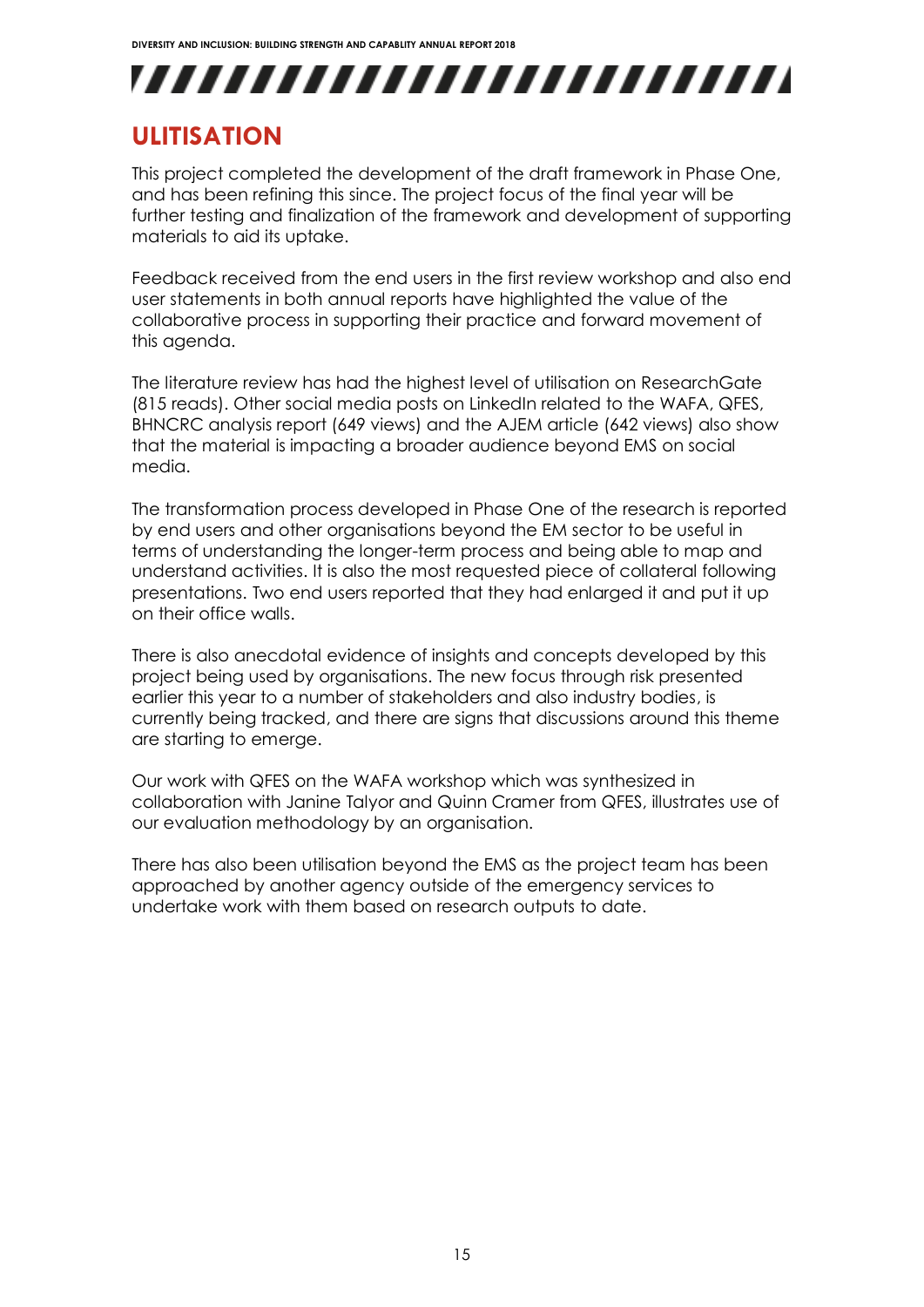## <span id="page-16-0"></span>**PUBLICATIONS LIST**

Young, C. Jones, R.N. (2019) Risky Business: Why Diversity and Inclusion Matter. Bushfire and Natural Hazards CRC. Melbourne

Young, C. & Jones, R.N. (2019) Effective Diversity in Emergency Management Organisations: The Long Road, Australian Journal of Emergency Management, April 2019

Young. C. & Jones. R.N. (2019) Hazardnote 60: Making Diversity and Inclusion the New Normal in Emergency Services. Bushfire and Natural Hazards CRC. Melbourne

Young, C., Taylor, J. & Cramer, Q. (2019) Shaping the New Norm: WAFA Conference 2018 Evaluation and QFES Workshop Synthesis, Women and Fire Fighting Australasia. Nowra, NSW

Young, C., Pyke, J., Maharaj, N., Cormack, C., Rasmussen, B. & Jones, R.N. (2018) Diversity and inclusion: building strength and capability research summary. Bushfire and Natural Hazards CRC. Melbourne

Young, C., Pyke, J., Maharaj, N., Cormack, C., Rasmussen, B. & Jones, R.N. (2018) Diversity and inclusion: building strength and capability. Proceedings from the CRC and AFAC Conference, Perth 5-8 September 2018

Young, C. (2018) Working from the inside out to improve utilisation of research in decision making. Non-peer reviewed proceedings from the CRC and AFAC Conference. Perth, 5-8 September 2018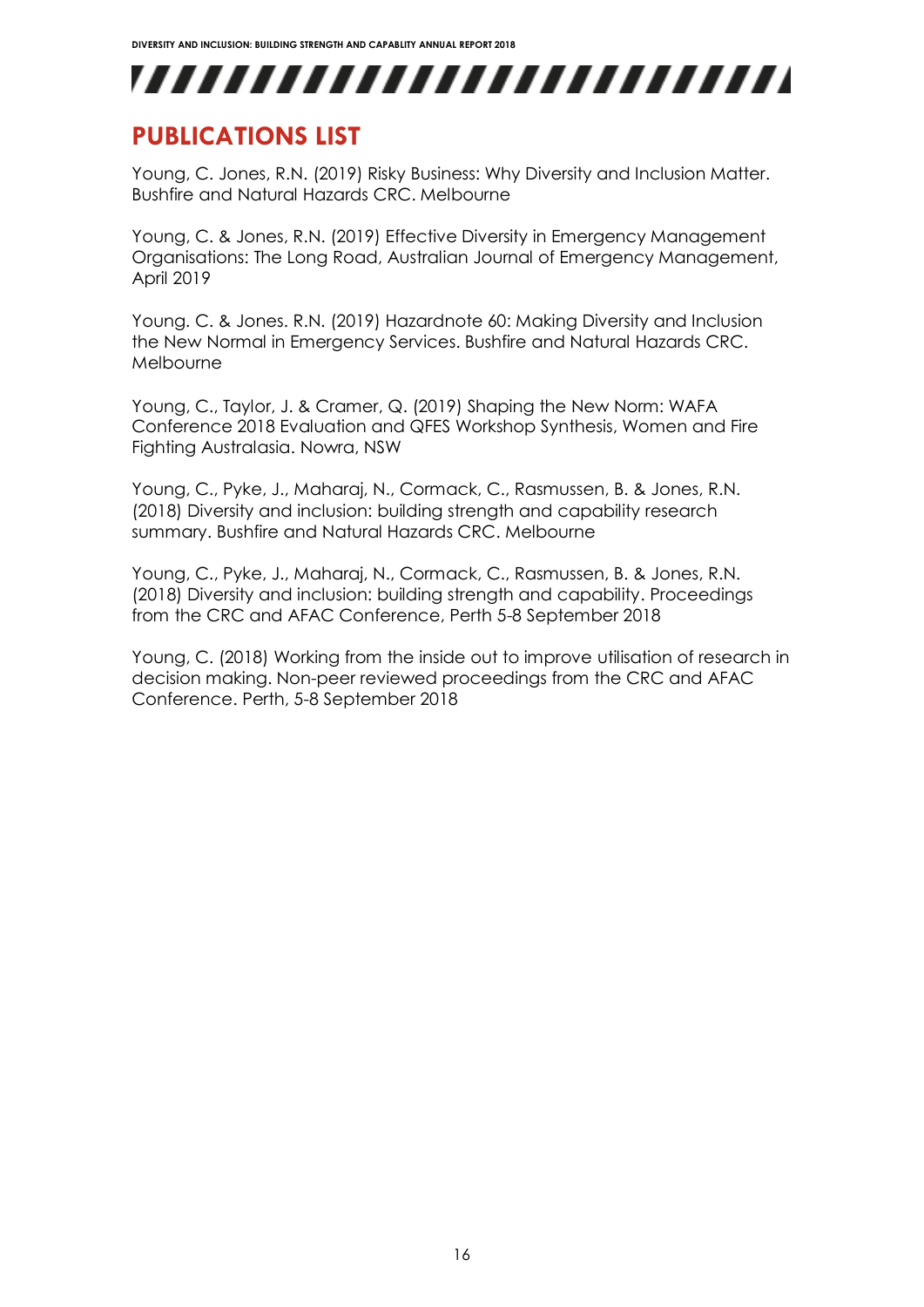## <span id="page-17-1"></span><span id="page-17-0"></span>**TEAM MEMBERS**

#### **THE RESEARCH TEAM**

- Professor Bruce Rasmussen, Victoria University
- Celeste Young, Victoria University
- Dr Fiona Macdonald, Victoria University
- Professor Roger Jones, Victoria University
- Dr Craia Cormick, Thinkoutsideofthe

#### <span id="page-17-2"></span>**WORKING GROUP**

- Janine Taylor, Queensland Fire and Emergency Services
- Sonja Braidmer, Fire and Rescue, New South Wales
- Steve OMalley, Metropolitan Fire Brigade, Melbourne
- Kristina Wendtman, NSW Rural Fire Service

#### <span id="page-17-3"></span>**EXTERNAL PARTICIPANTS**

- Gloucestershire Fire and Rescue Service, UK
- Emergency Management Australia
- **Gloustershire Fire and Rescue Service**
- Yosemite National Park, USA
- Fitting in, UK

#### <span id="page-17-4"></span>**PARTICIPATING END-USER ORGANISATIONS**

- Australian Capital Territory Emergency Services Agency
- Country Fire Authority, Victoria
- Department of Fire and Emergency Services, Western Australia
- Department of Environment, Land, Water and Planning, Victoria
- Inspector-General for Emergency Management, Victoria
- Fire and Rescue, New South Wales
- Northern Territory Fire and Rescue Service
- Metropolitan Fire Brigade, Melbourne
- South Australian Metropolitan Fire Service
- State Emergency Service, New South Wales
- State Emergency Service, South Australia
- Queensland Fire and Emergency Services
- Rural Fire Services, New South Wales
- Emergency Management Victoria
- Tasmanian Fire Service